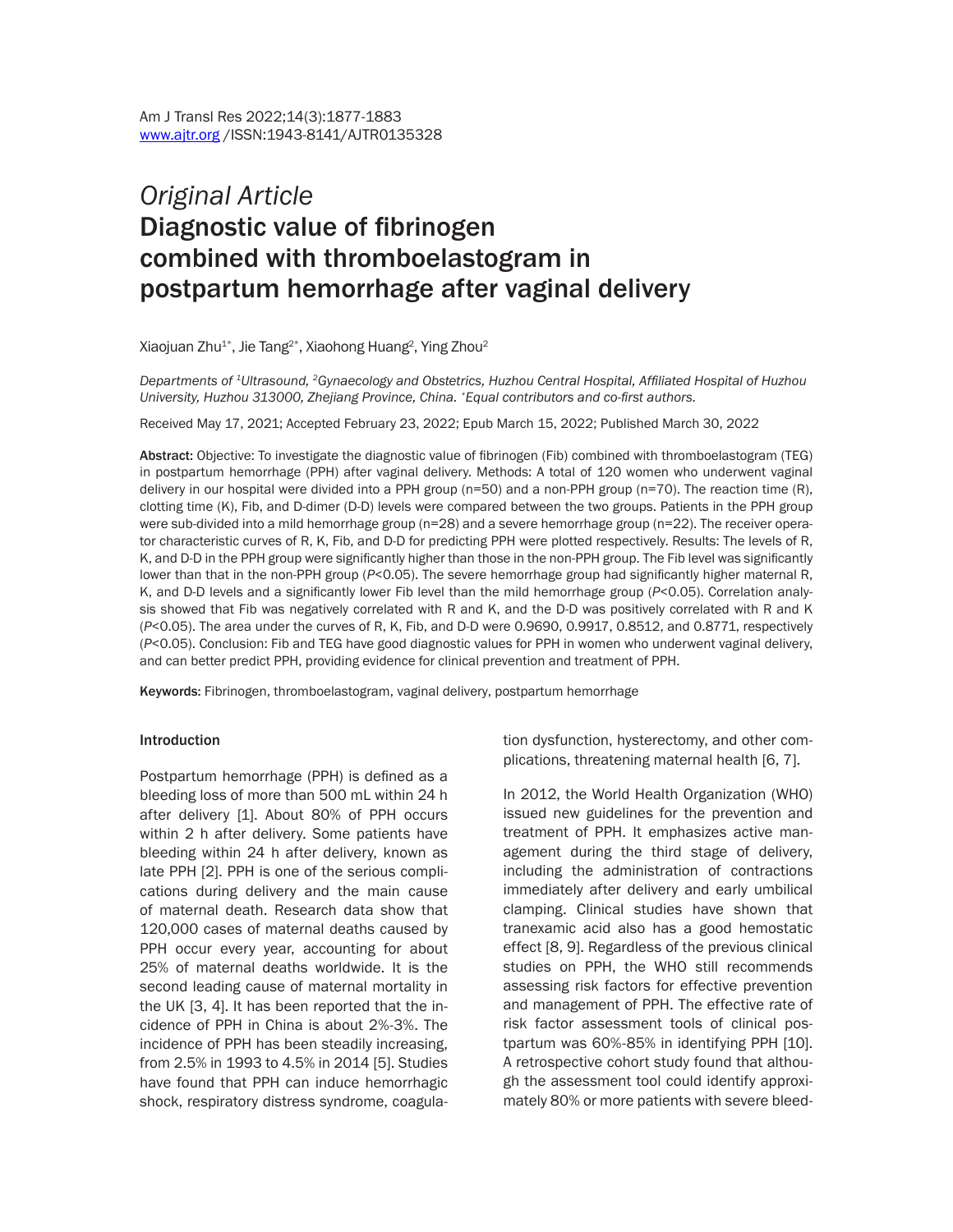ing, 40% of patients without PPH were still classified as high risk, confirming that the predictive specificity of the tool was only 60% for PPH [11].

Thromboelastography (TEG) is an analyzer that can dynamically monitor maternal coagulation and better reflect its dynamic changes. It has the advantages of dynamic, continuous, and accuracy compared with the traditional coagulation and fibrinolytic indicators [12, 13]. A study of women who delivered vaginally showed that TEG can provide a comprehensive picture of the maternal coagulation state, guide the treatment of massive transfusion in women with PPH, and help improve clinical prognosis [14]. The purpose of this study was to investigate the predictive value of fibrinogen (Fib) combined with TEG for PPH in women who underwent vaginal delivery, providing a clinical reference for improving maternal prognosis of parturient women with vaginal delivery.

## Materials and methods

## *Baseline data*

A total of 120 parturient women who delivered vaginally from September 2018 to September 2020 in our hospital were divided into a PPH group (n=50) and a non-PPH group (n=70).

Inclusion criteria: (1) all women in the PPH group who met the diagnostic criteria for PPH [15] and presented with relevant clinical symptoms; (2) parturient women with 37-42 weeks of gestation; (3) parturient women with an age of 20-40 years old; (4) parturient women with singleton pregnancy; (5) parturient women with complete clinical data; and (6) parturient women with no fetal abnormalities in prenatal examination.

Exclusion criteria: (1) parturient women who had taken drugs that may affect anticoagulation 7 d prior to the study; (2) parturient women with congenital coagulation disorders; (3) parturient women with concomitant hepatic and renal dysfunction; (4) parturient women with concomitant gestational hypertension and gestational diabetes mellitus; (5) parturient women with deep vein thrombosis during hospitalization after delivery; (6) parturient women with concomitant infectious diseases; (7) parturient women with placenta praevia or anemia; (8) parturient women complicated with eclampsia or gestational hypertension; and (9) parturient women with PPH caused by uterine contraction fatigue, retention of placental membrane in uterine cavity, and injury of soft birth canal.

The study was approved by the Ethics Committee of Huzhou Central Hospital, Affiliated Hospital of Huzhou University (Approval No. NCT01532856). Patients signed an informed consent form prior to participating in the study.

## *Methods*

Fasting blood samples were collected from the two groups of women in the morning. Plasma was obtained by centrifugation (3000 r/min, 5 min) for coagulation and TEG testing. The levels of Fib and D-dimer (D-D) were measured by CS-5100 fully automatic hemagglutination analyzer (Hyson Comet). The reaction time (R) and clotting time (K) were measured by LEPV-8800 thromboelastograph.

## *Outcome measurement*

*Differences in maternal coagulation and TEG indices:* The levels of R, K, Fib, and D-D were measured in both PPH (a bleeding loss of ≥500 mL within 24 h after delivery) and non-PPH groups. The PPH group was sub-divided into a severe hemorrhage group (n=22, bleeding loss of ≥1000 mL within 24 h after delivery) and a mild hemorrhage group (n=28, bleeding loss of 500-1000 mL within 24 h after delivery).

*Diagnostic value of coagulation indices and TEG indices:* The area under the curve (AUC) of the above indicators for predicting PPH was calculated by plotting the diagnostic receiver operator characteristic (ROC) curves of Fib, D-D, R, and K for PPH, respectively.

## *Statistical methods*

SPSS22.0 statistical software [16] was used to analyze the data in the study. The measurement data were expressed as mean ± standard deviation (mean  $\pm$  SD). T-test was used for data with normal distribution or with even variance, and approximate t-test was applied for data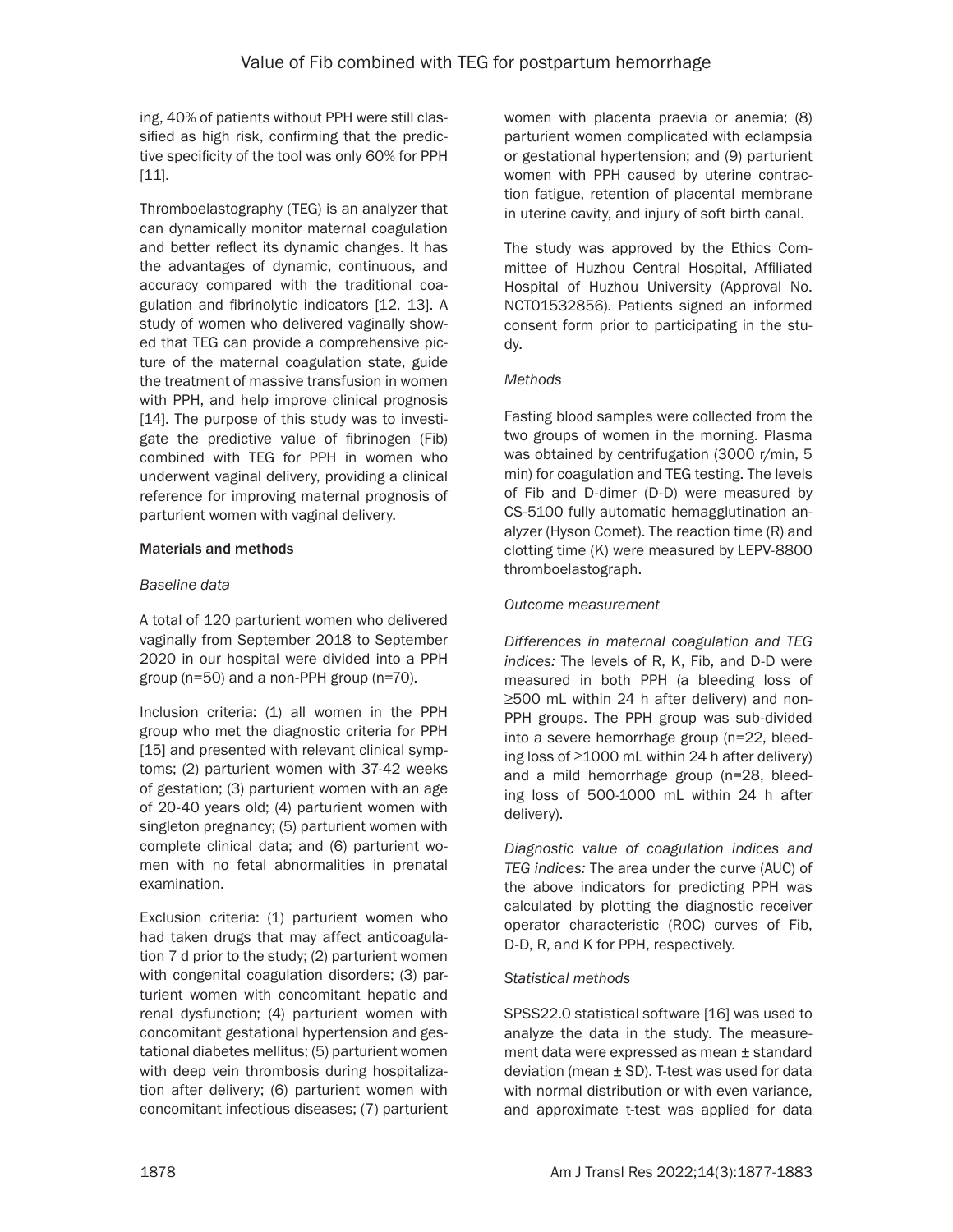| Clinical information                                                     | PPH group<br>$(n=50)$ | Non-PPH<br>group $(n=70)$         | P |
|--------------------------------------------------------------------------|-----------------------|-----------------------------------|---|
| Mean age (years old)                                                     |                       | 29.98±2.32 30.11±2.21 0.311 0.756 |   |
| Mean gestational weeks (weeks) 39.31±2.01 39.23±1.98 0.217 0.829         |                       |                                   |   |
| Average number of births (times) $1.28\pm0.32$ $1.29\pm0.31$ 0.172 0.864 |                       |                                   |   |
| Average weight (kg)                                                      |                       | 78.19±4.33 78.21±4.29 0.025 0.98  |   |
|                                                                          |                       |                                   |   |

**Table 1.** Comparison of baseline data (mean  $\pm$  SD)



Figure 1. Comparison of maternal coagulation indicators and TEG indicators between PPH and non-PPH groups. A: Reaction time (R); B: Clotting time (K); C: Fibrinogen (Fib); D: D-dimer (D-D). #Denotes comparison with non-PPH group, *P*<0.05.

with uneven variance. F-test was used to compare the differences between multiple groups. Chi-square test was used to compare the differences of count data between groups. GraphPad Prism 8 software was used to plot the graphs. *P*<0.05 indicated significant difference.

#### Result

## *Comparison of baseline data*

No significant difference was observed in the baseline data including age, gestational week, weight, and number of deliveries between the two groups (*P*>0.05), suggesting that the two groups were comparable (Table 1).

## *Comparison of maternal coagulation indicators and TEG indicators between PPH and non-PPH groups*

The levels of R, K, and D-D in the PPH group were significantly higher than those in the non-PPH group. The Fib level was significantly lower than that in the non-PPH group (*P*<0.05) (**Figure 1**).

*Comparison of maternal coagulation indicators and TEG indicators between severe hemorrhage and mild hemorrhage groups*

In women with PPH, the levels of R, K, and D-D in the severe hemorrhage group were significantly higher than those in the mild hemorrhage group. The Fib level was significantly lower than that in the mild hemorrhage group (*P*<0.05) (Figure 2).

*Correlation between maternal coagulation indicators and TEG indicators in PPH*

Fib was negatively correlated with R (*r*=-0.9377, *P*< 0.0001) and K (*r*=-0.9429, *P*<0.0001). D-D was posi-

tively correlated with R (*r*=0.9605, *P*<0.0001) and K (*r*=0.9663, *P*<0.0001). This suggested a significant correlation between the maternal coagulation indicators and TEG indicators (Table 2; Figure 3).

# *The predictive value of coagulation indicators and TEG indicators for PPH*

It was found that the diagnostic AUC of Fib, D-D, R, and K for PPH was 0.8512 (95% CI 0.7337-0.9688, *P*<0.0001), 0.8771 (95% CI 0.7798-0.9744, *P*<0.0001), 0.9690 (95% CI 0.9270-1.000, *P*<0.0001), and 0.9917 (95% CI 0.9729-1.000, *P*<0.0001), respectively (Table 3; Figure 4).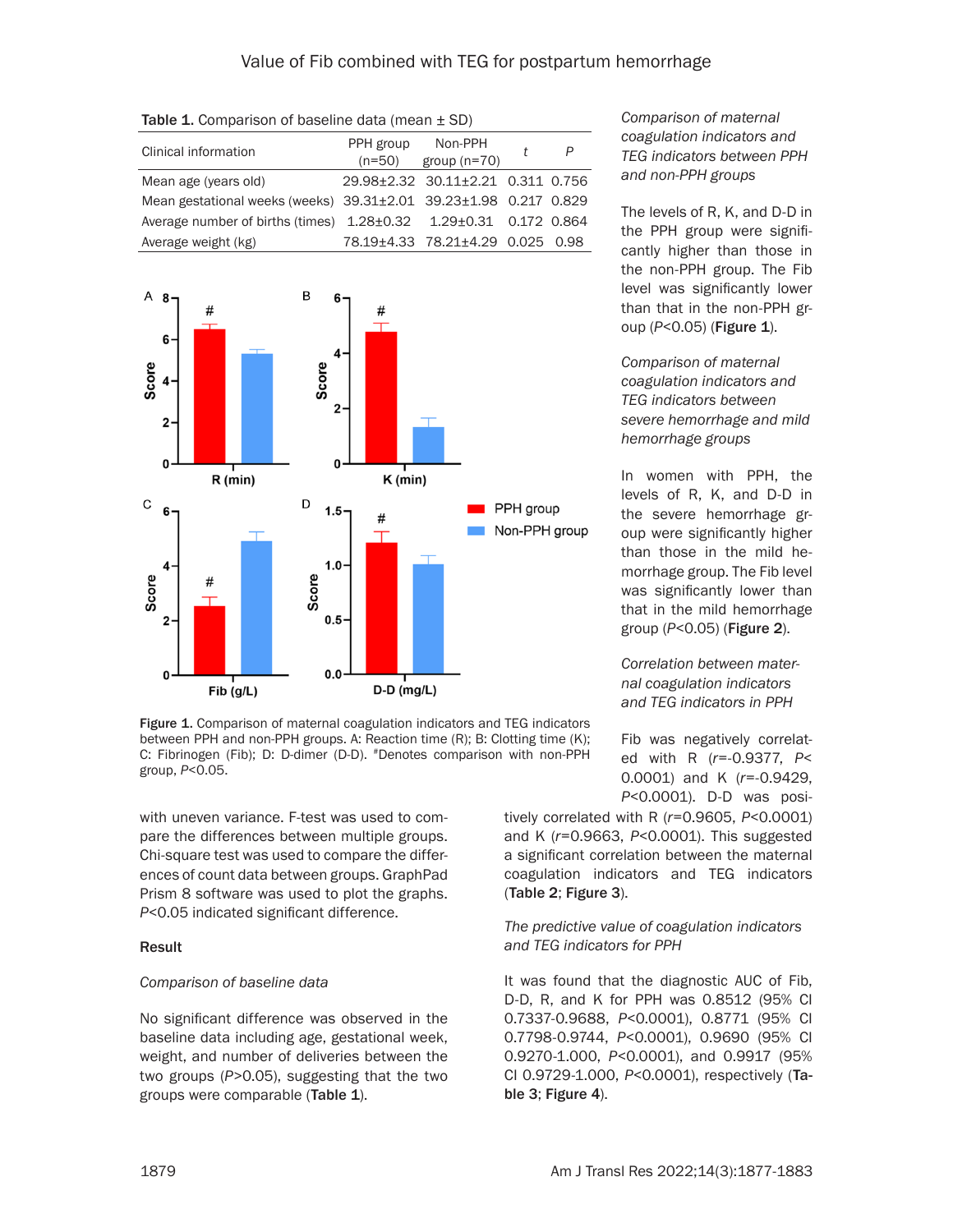

Figure 2. Comparison of coagulation indicators and TEG indicators between severe and mild hemorrhage groups. A: Reaction time (R); B: Clotting time (K); C: Fibrinogen (Fib); D: D-dimer (D-D). #Denotes comparison with mild hemorrhage group, *P*<0.05.

Table 2. Correlation between routine coagulation indicators and TEG indicators in women with PPH

| Indices   |           | P        | $R^2$  | 95% CI                 |
|-----------|-----------|----------|--------|------------------------|
| Fib and R | $-0.9377$ | < 0.0001 | 0.8794 | -0.9742 to -0.8536     |
| Fib and K | $-0.9429$ | < 0.0001 | 0.8891 | $-0.9764$ to $-0.8653$ |
| D-D and R | 0.9605    | < 0.0001 | 0.9225 | 0.9056 to 0.9837       |
| D-D and K | 0.9663    | < 0.0001 | 0.9338 | 0.9192 to 0.9862       |

#### **Discussion**

With the opening of the two-child policy in China, a large number of women with an advanced age and those with a history of cesarean delivery choose to give birth again, bringing new challenges to obstetricians and nurses [17]. PPH is a relatively common clinical condition during delivery and one of the main causes of maternal death. PPH accounts for about 25% of all maternal deaths. Data show that the incidence of PPH is about 2%-3% of the total number of deliveries in China [18, 19]. PPH is one of the more serious complications during childbirth and may lead to shock, acute renal failure, loss of fertility, and pituitary necrosis. Early assessment of PPH is recommended to improve maternal prognosis [20].

In this study, parturient women were divided into a PPH group and a non-PPH group to analyze the role of Fib combined with TEG in the assessing of PPH in women who delivered vaginally. The levels of K and D-D were significantly higher. Fib was significantly lower in the PPH group compared with the non-PPH group. A study [21] of TEG in women who underwent massive transfusion for PPH has shown that women with PPH are often in a hypocoagulable state. TEG indicators can be used as indices to guide massive blood transfusions to improve the efficiency of transfusion. The values of R and K in TEG were significantly reduced after adjusting the transfusion protocol according to TEG parameters. This indicated a significant improvement in maternal coagulation function. In the above-mentioned study, all 47 women included were successfully rescued with transfusion therapy, suggesting that TEG has a good reflection of the maternal coagulation state. Another research of 200

women who delivered vaginally showed that the D-D levels in the group with PPH were significantly higher than those in the group without PPH. The scholars plotted the ROC curve of D-D, PT, and TT for predicting PPH and found that the D-D, PT, and TT had good predictive values for PPH [22], which is similar to the results of this study.

We speculated that Fib and D-D are both commonly used coagulation indicators. D-D, PT, and TT have certain predictive values for PPH. Routine coagulation indicators such as Fib and D-D are closely related to maternal physiological states. When the maternal coagulation or anticoagulation system is abnormal, the coagulation function indicators also fluctuate. This greatly reduces the predictive accuracy of Fib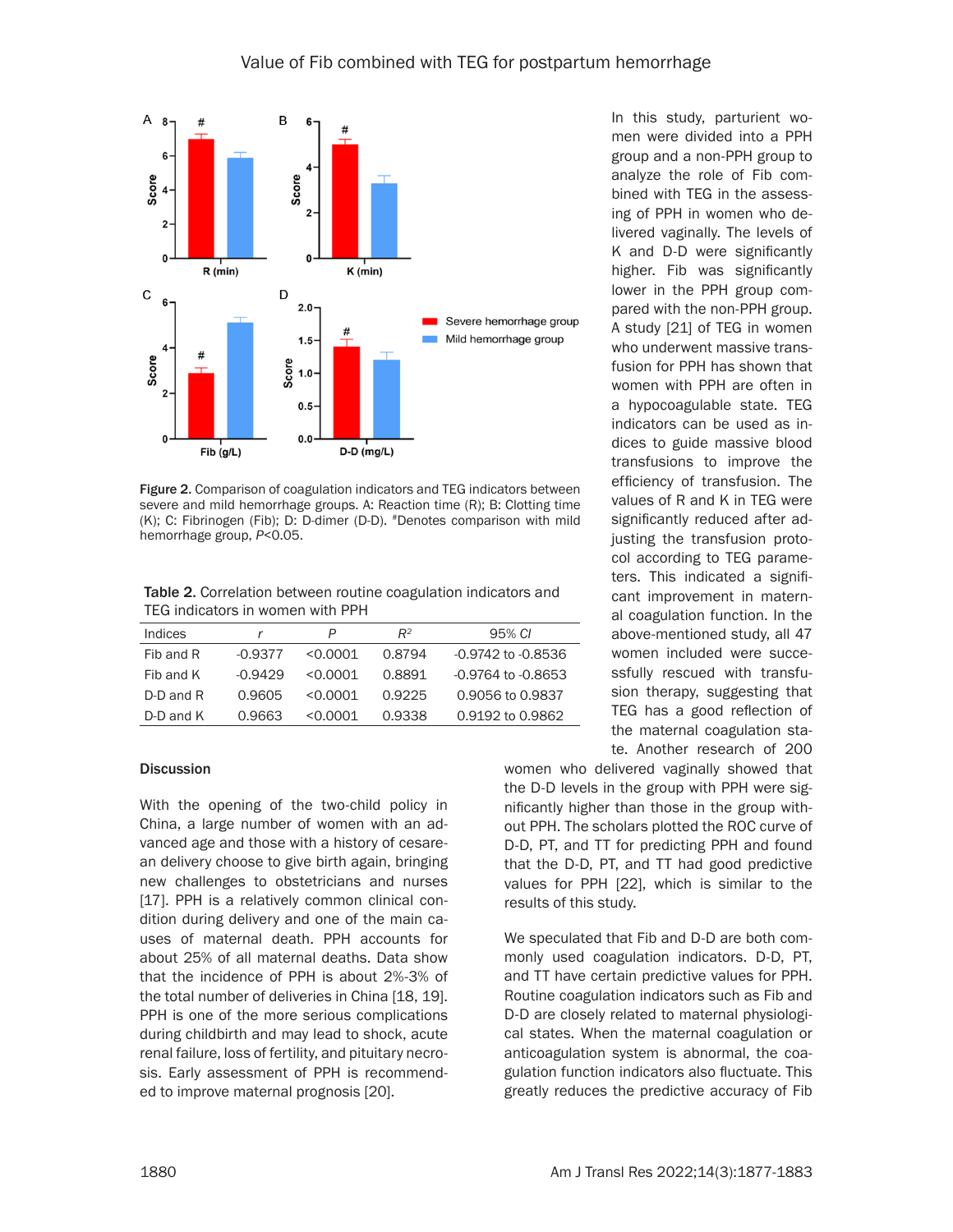

Figure 3. Correlation analysis of PPH maternal coagulation indicators with TEG indicators. A and B: Fib was negatively correlated with R (*r*=-0.9377, *P*<0.0001) and K (*r*=-0.9429, *P*<0.0001); C and D: D-D was positively correlated with R (*r*=0.9605, *P*<0.0001) and K (*r*=0.9663, *P*<0.0001).

Table 3. The predictive value of routine coagulation indicators versus TEG indicators for PPH

| Variables | AUC.   | Standard<br>error             | P | 95% CI                                   |
|-----------|--------|-------------------------------|---|------------------------------------------|
| Fib       |        |                               |   | 0.8512 0.05998 < 0.0001 0.7337-0.9688    |
| D-D       |        |                               |   | 0.8771  0.04964  < 0.0001  0.7798-0.9744 |
| R         | 0.9690 |                               |   | $0.02144$ < $0.0001$ 0.9270-1.000        |
| ĸ         |        | $0.9917$ $0.009618$ < $0.001$ |   | 0.9729-1.000                             |

and D-D [23]. The TEG provides an overall picture of coagulation, fibrinolysis, and platelet function of the patients. Compared with the traditional coagulation indicator, we believe that TEG has the following advantages: (1) TEG can reflect the process of the blood sample from clot formation to fibrinolysis, which is more comprehensive; (2) indicators such as R and K can reflect the interaction between coagulation factors and platelets, reflecting the coagulation state of the mother; (3) TEG can be obtained more quickly than conventional coagulation indicators, facilitating the rapid development of clinical regimes; (4) TEG can be carried out at the bedside, facilitating the guidance of medical staff at any time and improving work efficiency [24].

This study compared the predictive value of common coagulation indicators such as Fib and D-D with TEG-related indicators for

PPH. The results showed that the predictive values of R and K for PPH were significantly higher than those of Fib and D-D, suggesting that TEG had a higher predictive value for PPH. It was found that the diagnostic sensitivity and specificity of Fib for PPH were lower than those of TEG-related indicators. In the previous study, the advantages and disadvantages of Fib and TEG in the identification of PPH were compared. The results showed that the sensitivity and specificity of Fib in the diagnosis of PPH were lower than those of TEG-related indicators. The researchers believed that Fib plays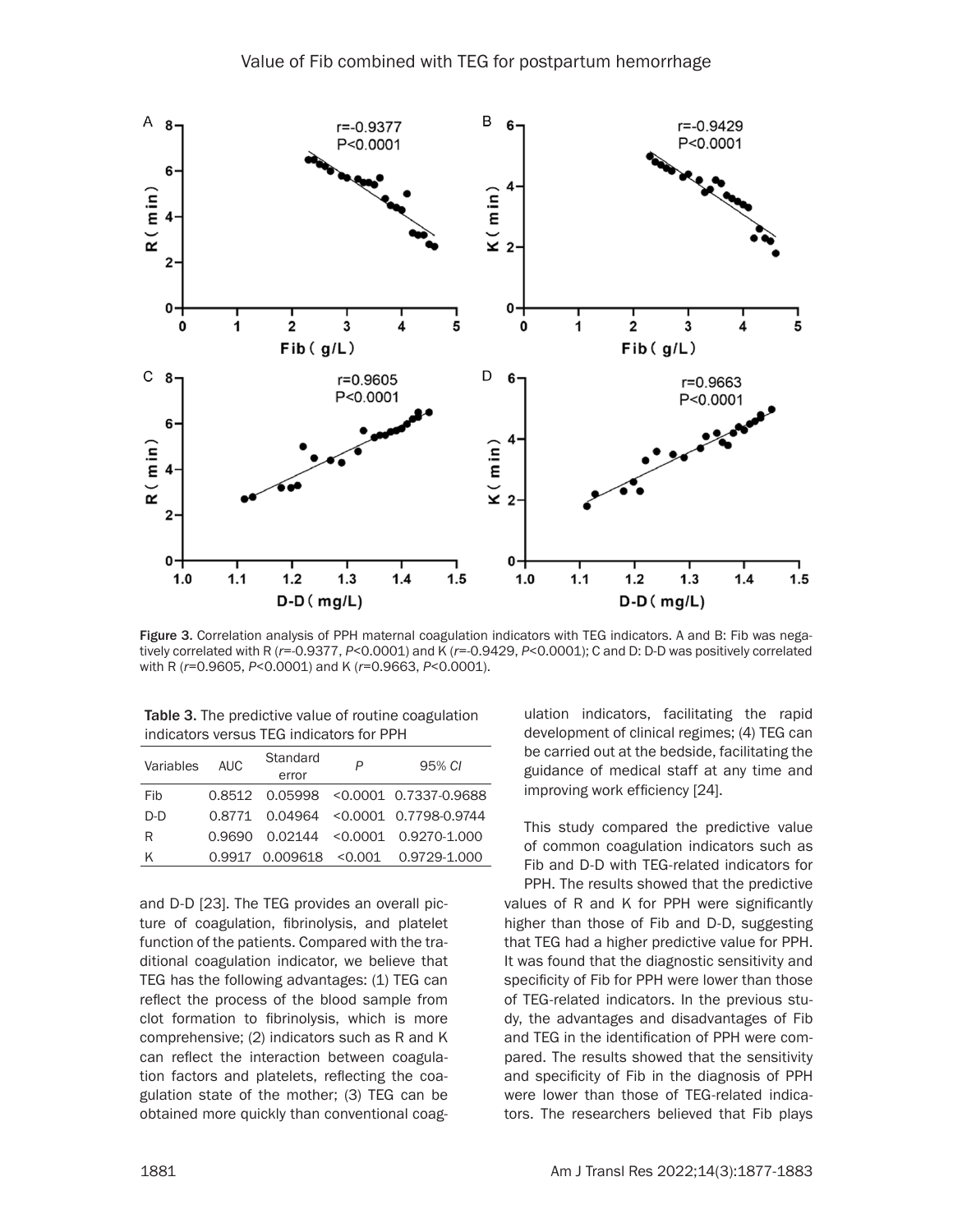

Figure 4. Analysis of the predictive value of routine coagulation and TEG indicators for PPH. The analysis showed that the diagnostic AUC of Fib for PPH was 0.8512 (95% *CI* 0.7337-0.9688, *P*<0.0001), the diagnostic AUC of D-D for PPH was 0.8771 (95% *CI* 0.7798-0.9744, *P*<0.0001), the diagnostic AUC of R for PPH was 0.9690 (95% *CI* 0.9270-1.000, *P*<0.0001), and the diagnostic AUC of K for PPH was 0.9917 (95% *CI* 0.9729-1.000, *P*<0.0001).

an intermediary role in the maternal coagulation process and can reflect the maternal coagulation state more comprehensively than PLT and Hb. Fib is affected by some unknown factors. They suggested that other indicators should be combined with Fib in the prediction of PPH to avoid misdiagnosis [25]. We believe that TEG is a comprehensive reflection of the maternal coagulation and fibrinolytic processes, providing an assessment of fibrin clot formation, lysis, stability, and elasticity, which is more systematic and comprehensive than traditional coagulation indicators [26].

In conclusion, Fib and TEG have good diagnostic values for PPH in women who underwent vaginal delivery, which is worthy of clinical application. This study has certain limitations. Only patients treated in the hospital were included in the study. Due to the single source and relatively concentrated time, the sample size may be small, which may affect the accuracy of the study results. This should be improved in a multi-center study with a larger sample size in the next step.

#### Disclosure of conflict of interest

None.

Address correspondence to: Jie Tang, Department of Gynaecology and Obstetrics, Huzhou Central Hospital, Affiliated Hospital of Huzhou University, No. 198, Hongqi Road, Huzhou 313000, Zhejiang Province, China. Tel: +86-139-6887-1773; E-mail: tangjie578@163.com

#### References

- [1] Andrikopoulou M and D'Alton ME. Postpartum hemorrhage: early identification challenges. Semin Perinatol 2019; 43: 11-17.
- [2] Evensen A, Anderson JM and Fontaine P. Postpartum hemorrhage: prevention and treatment. Am Fam Physician 2017; 95: 442-449.
- [3] Newsome J, Martin JG, Bercu Z, Shah J, Shekhani H and Peters G. Postpartum hemorrhage. Tech Vasc Interv Radiol 2017; 20: 266-273.
- [4] Higgins N, Patel SK and Toledo P. Postpartum hemorrhage revisited: new challenges and solutions. Curr Opin Anaesthesiol 2019; 32: 278- 284.
- [5] Ring L and Landau R. Postpartum hemorrhage: anesthesia management. Semin Perinatol 2019; 43: 35-43.
- [6] Dahlke JD, Bhalwal A and Chauhan SP. Obstetric emergencies: shoulder dystocia and postpartum hemorrhage. Obstet Gynecol Clin North Am 2017; 44: 231-243.
- [7] Phillips JM, van den Anker JN and Ahmadzia HK. Next generation medical management of postpartum hemorrhage. Curr Pharm Des 2019; 25: 549-555.
- [8] Jackson DL and DeLoughery TG. Postpartum hemorrhage: management of massive transfusion. Obstet Gynecol Surv 2018; 73: 418-422.
- [9] Borovac-Pinheiro A, Pacagnella RC, Cecatti JG, Miller S, El Ayadi AM, Souza JP, Durocher J, Blumenthal PD and Winikoff B. Postpartum hemorrhage: new insights for definition and diagnosis. Am J Obstet Gynecol 2018; 219: 162-168.
- [10] Pacheco LD, Saade GR and Hankins GDV. Medical management of postpartum hemorrhage: an update. Semin Perinatol 2019; 43: 22-26.
- [11] Watkins EJ and Stem K. Postpartum hemorrhage. JAAPA 2020; 33: 29-33.
- [12] Ononge S, Mirembe F, Wandabwa J and Campbell OM. Incidence and risk factors for postpartum hemorrhage in Uganda. Reprod Health 2016; 13: 38.
- [13] Aoki M, Tokue H, Miyazaki M, Shibuya K, Hirasawa S and Oshima K. Primary postpartum hemorrhage: outcome of uterine artery embolization. Br J Radiol 2018; 91: 20180132.
- [14] Feduniw S, Warzecha D, Szymusik I and Wielgos M. Epidemiology, prevention and manage-